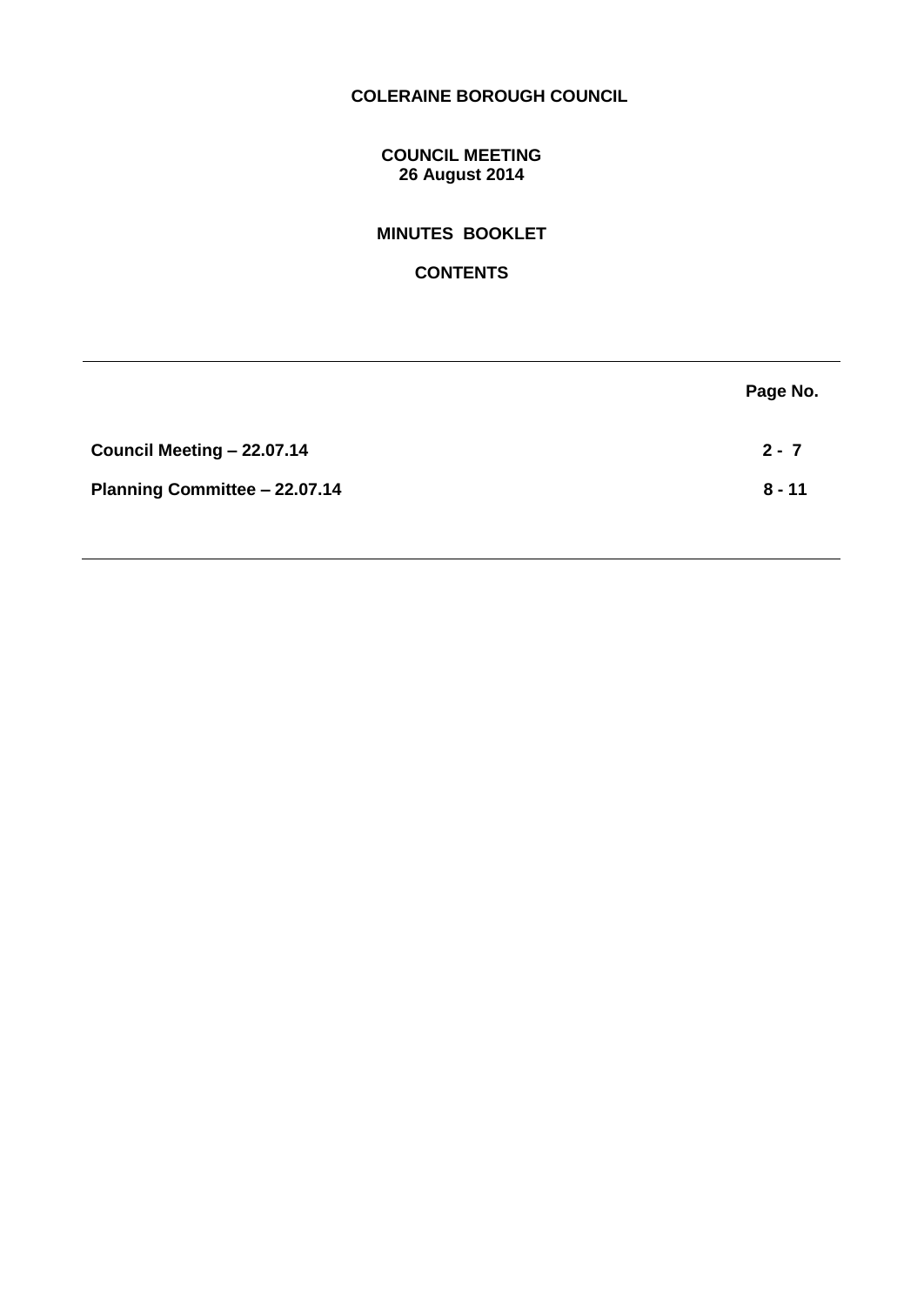| <b>Meeting</b> | <b>Council</b>                                                                                                                                                                                                                                                                                                                                                                                                                                                            |
|----------------|---------------------------------------------------------------------------------------------------------------------------------------------------------------------------------------------------------------------------------------------------------------------------------------------------------------------------------------------------------------------------------------------------------------------------------------------------------------------------|
| Date and Time  | 22 July at 3.15pm                                                                                                                                                                                                                                                                                                                                                                                                                                                         |
| Location       | Council Chamber, Cloonavin                                                                                                                                                                                                                                                                                                                                                                                                                                                |
| <b>Chair</b>   | The Mayor, Councillor G Duddy                                                                                                                                                                                                                                                                                                                                                                                                                                             |
| <b>Present</b> | Deputy Mayor, Councillor Y Boyle<br>Aldermen P Fielding, M Hickey and N Hillis<br>Councillors C Archibald, D Barbour, T Clarke,<br>S Cole (items 1-7.1, 11-12), M Fielding, B Fitzpatrick<br>R Holmes (items 1-8.1), W King, M Knight-McQuillan, R Loftus,<br>S Quigley and C Sugden                                                                                                                                                                                      |
| In Attendance  | Town Clerk and Chief Executive (items 1-10.3), Corporate Director<br>of Leisure and Development (items 1-10.3), Interim Director of<br>Environmental Services (items 1-10.3), Assistant Director of<br>Finance and Support Services (items 1-10.3), Head of Central<br>Services (items 1-10.3), Head of Development Services (items 1-<br>$10.3$ ,<br>Head of Estates and Facilities (items 1-10.3), Democratic Services<br>Manager and Acting Business Support Assistant |

# **1 APOLOGIES**

Apologies were recorded for Alderman McClure and Councillor Alexander.

#### **2 CHAIR'S BUSINESS**

## **2.1 Visit by HRH Queen Elizabeth II**

The Mayor remarked on the success of the event and expressed his gratitude to all involved including Council staff and outside organisations. He paid tribute to members of the Royal British Legion, North and South, including Major General David O'Morchoe, President of The Royal British Legion in the Republic of Ireland and Colonel Mervyn Elder, President of the Royal British Legion in Northern Ireland.

## **2.2 Somme & Ulster Tower Visits**

A brief outline was provided by the Mayor of his visit to the Somme and the Ulster Tower. He noted that Mr Gary Donnelly was present in a personal capacity and had assisted in a wreath laying ceremony on behalf of Council.

# **2.3 Congratulations**

The Mayor extended congratulations to Rory McIlroy on his recent success in the British Open and welcomed the prospect of the competition being held in the Borough within the next 5 to 6 years.

# **2.4 Request for Presentation**

It was noted that Dr Michael F. Ryan, Consultant Chemical Pathologist, Causeway Hospital, had spoken to the Mayor and had made a request to report his findings to Council once completed. The Mayor encouraged Members to participate in the trials.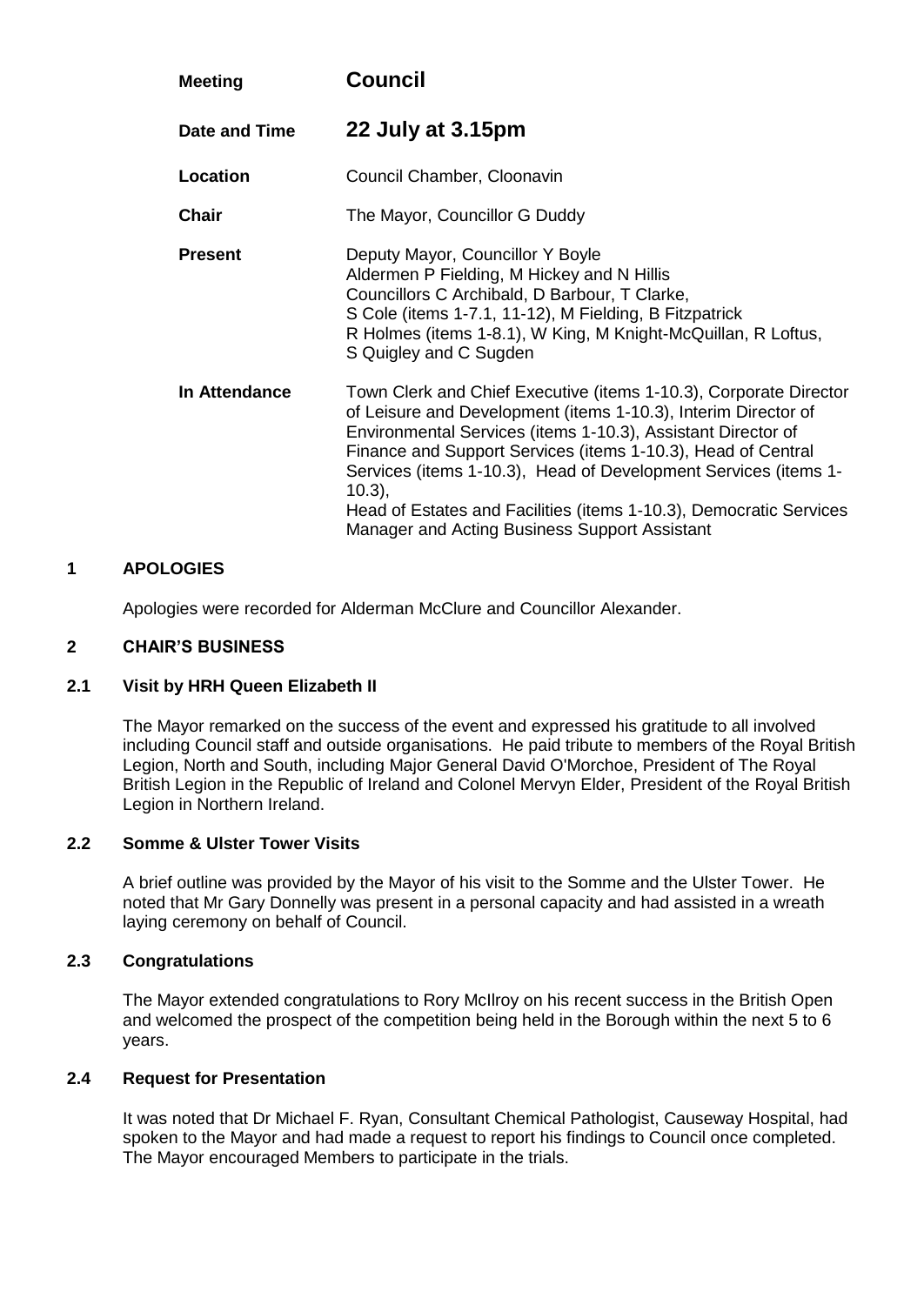# **2.5 Thanks**

The Mayor expressed his thanks to the Deputy Mayor for work undertaken during his recent absence.

# **3 DECLARATIONS OF INTEREST**

There were no declarations of interest.

## **4 MINUTES**

The Minutes of the Council Meeting of 24 June 2014 were confirmed and signed.

# **5 COMMITTEE REPORTS**

#### **5.1 Planning Committee**

The Minutes of the Planning Committee meeting of 24 June 2014 were proposed by the Chairman, Councillor King, seconded by Councillor Loftus and agreed.

# **5.2 Audit and Risk Committee**

The Minutes of the Audit and Risk Committee meeting of 25 June 2014 were proposed by the Chairman, Councillor Knight-McQuillan, seconded by Alderman Hickey and agreed.

# **6 NOTICE OF MOTION**

The undernoted Motion had been submitted by Councillor Barbour supported by Alderman Hillis and Councillors King and McCandless:

"That this Council in expressing grave concern at a recent statement from Danny Kennedy MLA, Minister for Regional Development, that free travel for the over 60's is under threat, call on 'The Minister' and 'The Northern Ireland Executive' to ensure this does not happen. Any reduction in this support will have a considerable negative impact on a growing sector of our community who have to contend with rising costs of living, while depending on pensions that have not increased at the same rate as inflation. Free transport allows the elderly to continue engaging with communities, and enjoy a social life that enhances their mental health. Many are involved in a positive role such as providing family support, and volunteering as well as attending medical appointments and doing essential shopping. We urge 'The Minister' and 'The Executive' therefore, to commit to ensuring the continuation of this vital lifeline so that older people will have confidence and certainty that we respect the sacrificial and positive roles they play across the time-lines of our history."

Discussion ensued during which a number of Members voiced their support for the Motion and recognised the benefits that free travel for the over 60s provided.

# **Agreed:**

- i) That Council Support the Motion.
- ii) On the proposal of Alderman Hickey and seconded by Councillor Fielding that Council refer the Motion to the Minister for Regional Development.

# **7 ENVIRONMENTAL SERVICES REPORT**

Councillor Cole left the Meeting during this item.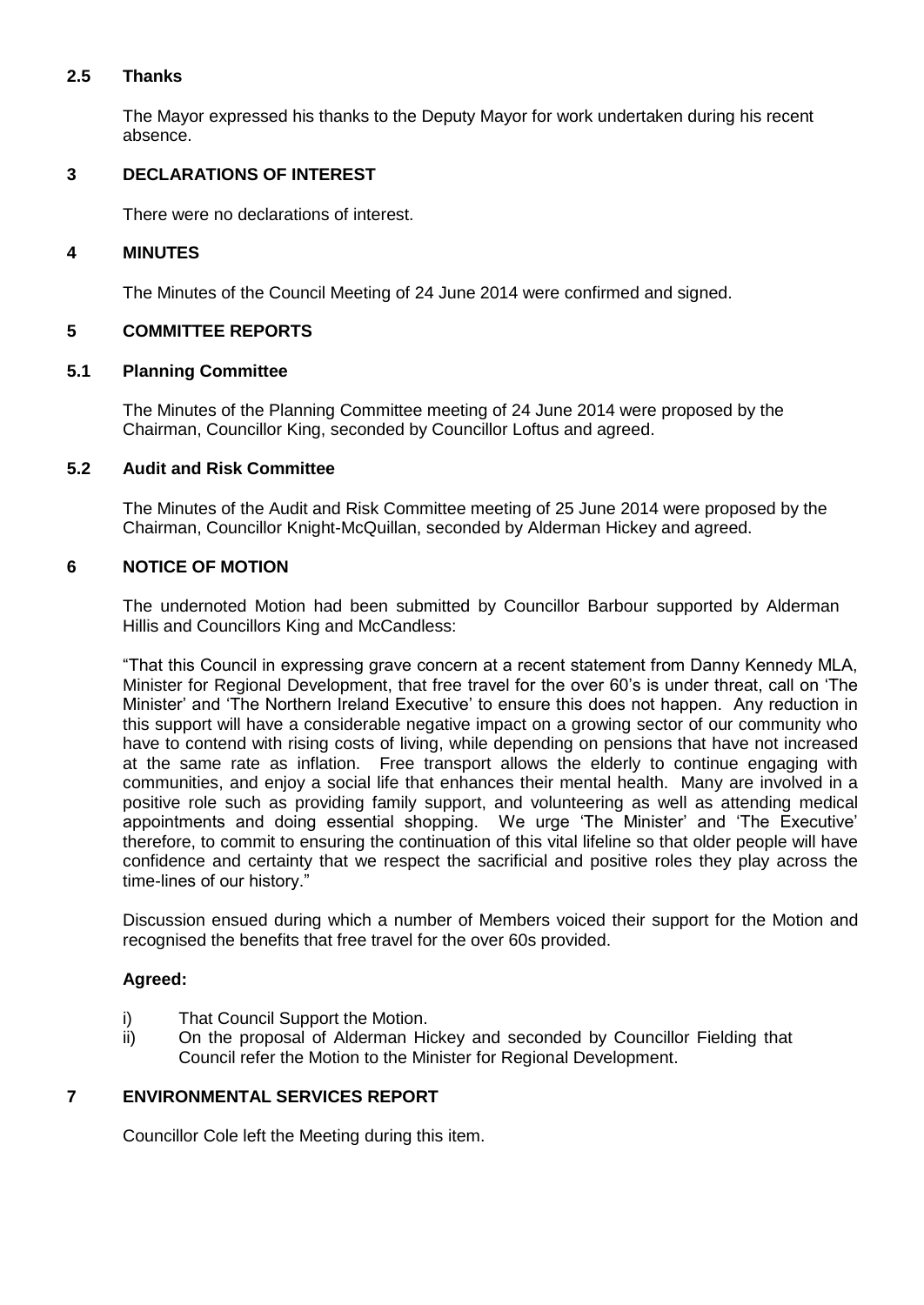# **7.1 Approval of Products of Animal Origin Establishments Under EC Regulation 853/2004.**

Grant for an amendment to the original approval was considered for Lynas Food Service Limited, as detailed in the report.

**Agreed:** That Council approve the amendment to the existing approval.

#### **7.2 Entertainment Licences**

Application for grant of an Entertainment Licence was considered for the following applicants, as detailed in the report:

## **7.2.1 Gig in the Dig**

Zoe Wilson, Moneydig Womens' Group, 7 Culnaman Land, Garvagh

**Agreed:** That the licence be issued as applied for.

#### **7.2.2 Tom Duffy's Circus**

Mr David Duffy, of Tom Duffy's Circus, 23 Morey Drive, Donaghadee

**Agreed:** That the licence be issued as applied for.

### **7.3 Transfer of Licence – The Grove Bar, 19 Waterside Coleraine**

The Interim Director of Environmental Services advised that an objection to this application had been received from the PSNI and that Council would hold the matter until September 2014 to allow for further investigation by Council's Licensing Officer.

Members noted that the current licensee had expressed an intention to surrender the licence in August 2014.

**Agreed:** That entertainment continue to be provided by the current licensee until this matter is brought back to Council in September 2014.

#### **7.4 Department for Regional Development (DRD) – Proposed Speed Restrictions, Disabled Parking and Footpath Alterations**

Consideration was given to the DRD's proposals, as contained in the report. During discussion Members voiced their support for the proposals and interest was expressed in the adoption of similar speed restrictions on the Hall Road and Newbridge Road, Coleraine.

**Agreed:** That Council's comments would be forwarded to DRD.

#### **7.5 Review of Coloured Collar Identification Tag for Dogs**

The Interim Director of Environmental Services outlined correspondence received from the Department of Agriculture and Rural Development (DARD) on 17 June 2014 which referred to a review of dual identification systems of micro-chipping and coloured collar dog tagging. Options proposed by DARD were considered, as detailed in the report.

**Agreed:** On the proposal of Councillor Loftus and seconded by Councillor Archibald that Council abolish the need for coloured identification tags from January 2015 in line with other Council areas.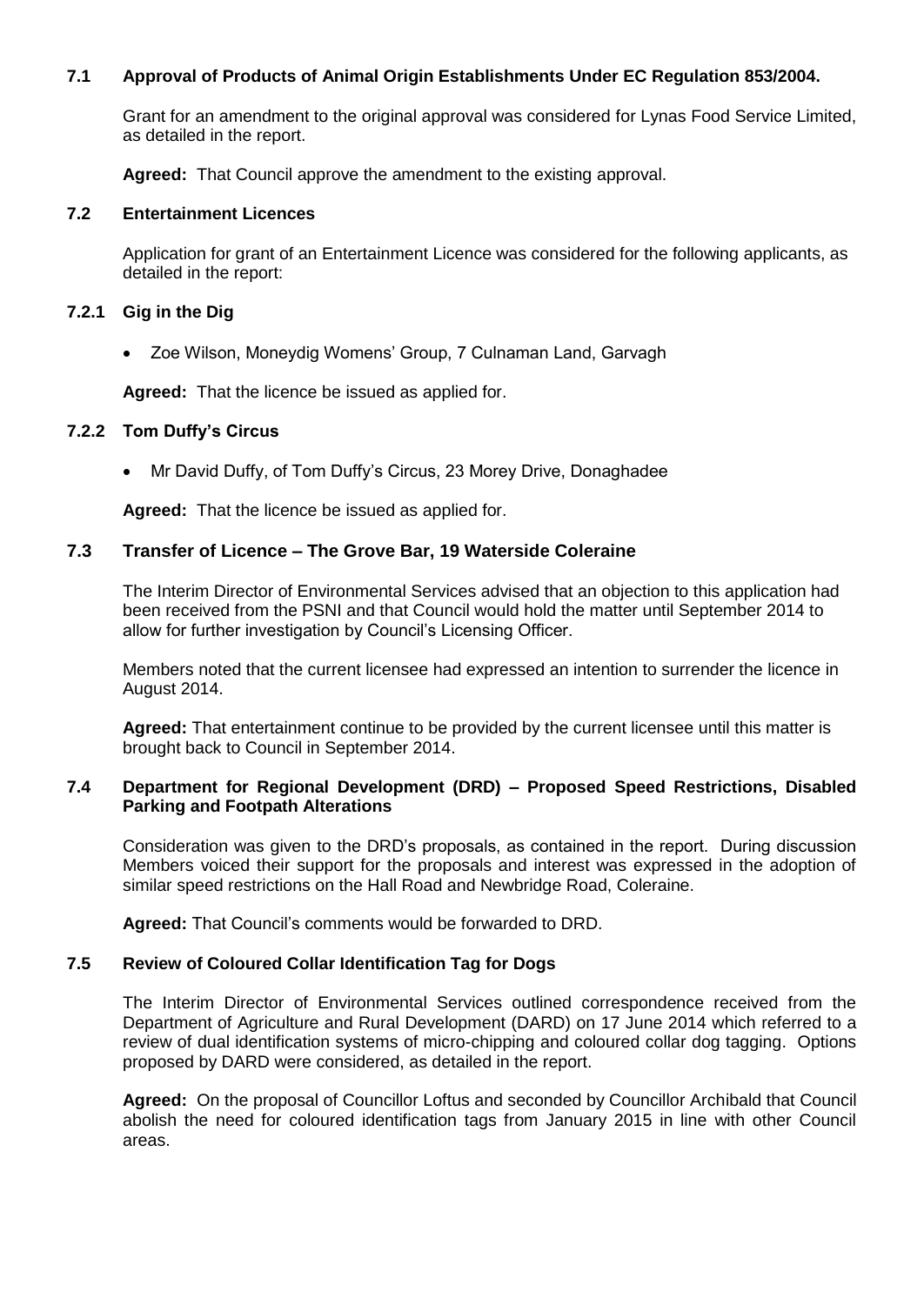# **8 LEISURE AND DEVELOPMENT SERVICES REPORT**

#### **8.1 Juniper Hill Caravan Park – Synopsis on Caravan Parks Utility Services Infrastructure Renewal**

The Corporate Director of Leisure and Development outlined the background to this issue and updated Members on current developments, as detailed in the report.

Council's approval was sought to enter into the Tender and Procurement phase of the project to upgrade drainage and water systems, electricity, security and WiFi systems at the Juniper Hill Caravan Park. Tender reports for the work would be brought back to Council on 23 September 2014.

Members were advised that work would commence on stage 2 in October 2014 if approved.

**Agreed:** On the proposal of Councillor Fitzpatrick and seconded by Councillor Holmes that Council progresses to Tender and Procurement phase and that options for upgrading the touring site be explored as part of a Tender report.

Councillor Holmes left the meeting during this item.

#### **8.2 European Territorial Cooperation 2014 – 2020 Consultation**

The Head of Development Services gave an overview of this consultation document and highlighted to Members the draft response attached at Appendix 1 of the report.

**Agreed:** That the draft response on the PEACE and INTERREG programmes 2014 – 2020 be approved.

## **9 CORRESPONDENCE**

Members noted the following correspondence (previously supplied):

- Letter dated 23 April 2014 from The Royal British Legion (Portrush Branch) re Commemoration Parade and Service – 10 August 2014
- Forecast of Events
- Documents for Tabling
- Consultation Documents

# **11 DOCUMENTS FOR SEALING**

Resolved:

That the following documents be sealed:

| 1. Agreement       | Employee - Advance for Purchase of Car                                   |
|--------------------|--------------------------------------------------------------------------|
| 2. Cemetery Titles | Grant of Right of Burial – Deeds Register Nos.<br>4135 - 4139 inclusive: |

| Coleraine   | З                 |
|-------------|-------------------|
| Ballywillan |                   |
| Agherton    | $\mathbf{\Omega}$ |
| Portstewart | 1                 |
| Kilrea      | $\mathbf{\Omega}$ |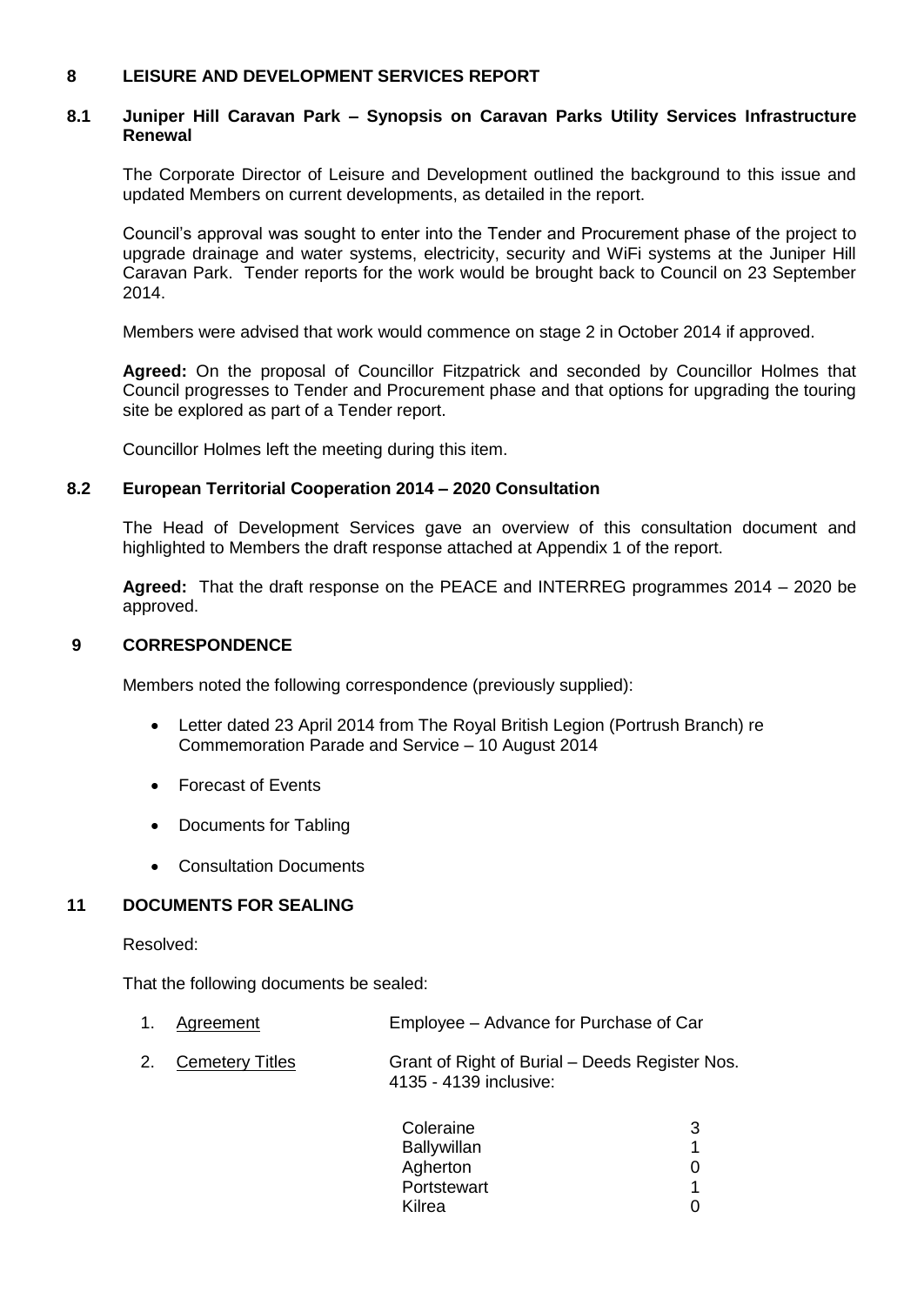| <b>Meeting</b> | <b>Planning Committee</b>                                                                                                                                                                                                                                         |
|----------------|-------------------------------------------------------------------------------------------------------------------------------------------------------------------------------------------------------------------------------------------------------------------|
| Date and Time  | 22 July 2014 at 2.35pm                                                                                                                                                                                                                                            |
| Location       | Council Chamber, Cloonavin                                                                                                                                                                                                                                        |
| <b>Chair</b>   | Councillor W King                                                                                                                                                                                                                                                 |
| <b>Present</b> | The Mayor, Councillor G Duddy<br>The Deputy Mayor, Councillor Y Boyle                                                                                                                                                                                             |
|                | Aldermen P Fielding and M Hickey<br>Councillors C Archibald, D Barbour, T Clarke, M Fielding, B Fitzpatrick, R<br>Holmes, M Knight-McQuillan, R Loftus, S Quigley and C Sugden                                                                                    |
| In attendance  | Mr Michael Wilson, Planning Service, Corporate Director of Leisure and<br>Development, Democratic Services Manager, Healthy Living and Sport<br>Manager, Head of Estates and Facilities, Administrative Assistant and<br><b>Acting Business Support Assistant</b> |

# **1 APOLOGIES**

Apologies were recorded for Aldermen W Creelman, N Hillis, J McClure and Councillor C Alexander.

# **2 CHAIR'S BUSINESS**

There was no Chair's business.

# **3 DECLARATIONS OF INTEREST**

There were no Declarations of Interest.

# **4 PLANNING CONSULTATION**

A list of twenty one applications was presented for consideration (previously supplied).

# **4.1 Applications Deferred from Previous Meeting**

**Application D1 C/2012/0359/F** Proposed erection of 250kw Wind Turbine with 32.3m hub height and 32m blade diameter at 710m NE of 31 Ballylagan Road, Coleraine for Mr Stewart Lyons.

The opinion of Planning Service was to approve.

**Agreed:** That the application be approved.

**Application D2 C/2012/0405/O** Proposed erection of an individual farm dwelling in relation to an existing farm business at land adjacent to 10 Ballyclough Road, Bushmills for Mr Cochrane.

The opinion of Planning Service was to refuse.

**Agreed:** That the application be refused.

**Application D3 C/2013/0162/O** Proposed Dwelling and Garage at approximately 40m NE of 19 Mullan Road, Kilrea for Mr Lee Bradley.

The opinion of Planning Service was to refuse.

**Agreed:** That the application be refused.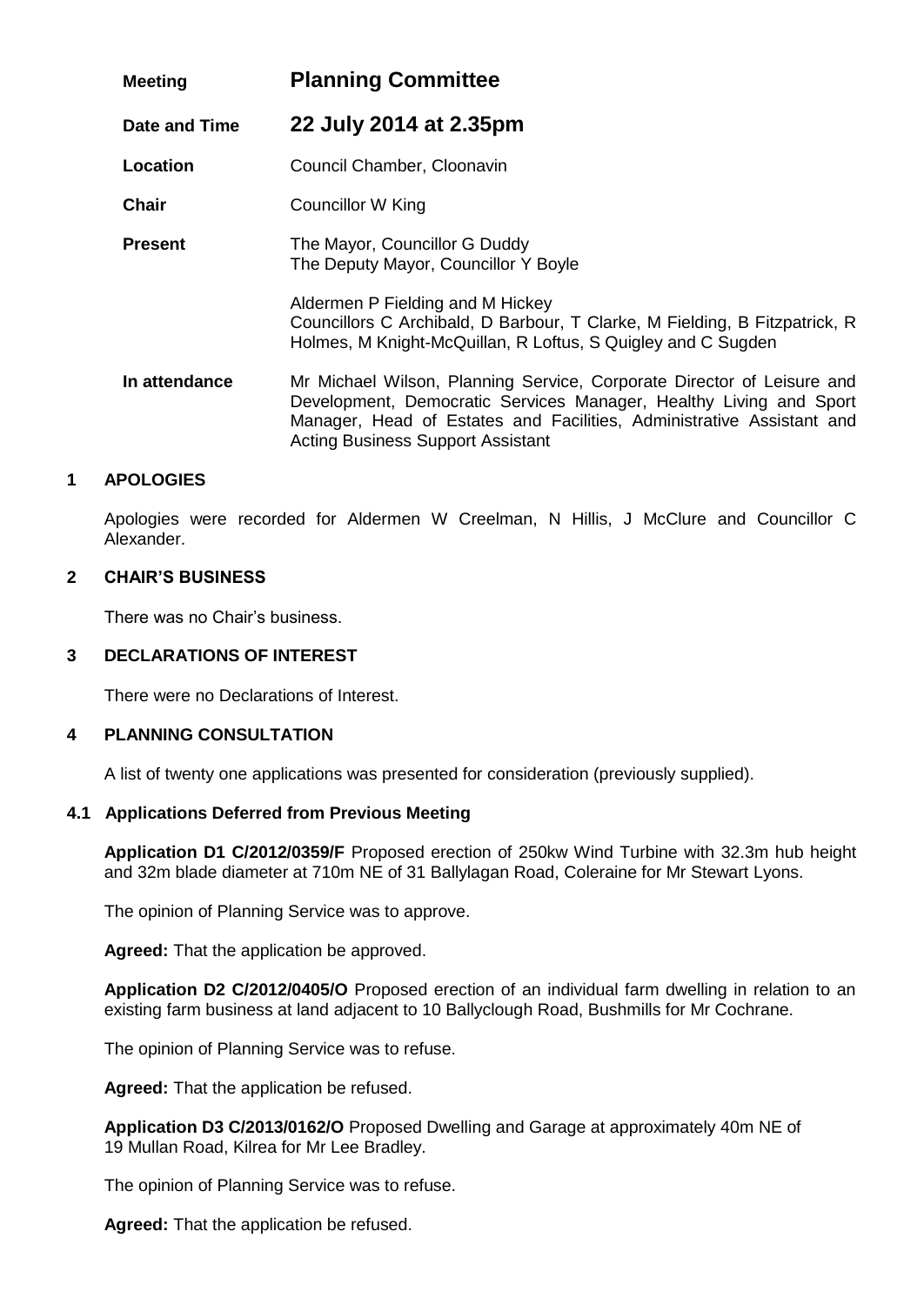**Application D4 C/2013/0254/O** Proposed dwelling on the farm at 100m SW of 48 Glen Road Glenullin, Garvagh for Mr Terence McKeever.

**Application D5 C/2013/0339/O** Proposed dwelling on the farm at 250m NE of 16 Churchtown Road, Garvagh for Ms Ciara Mullan.

Mr Wilson advised that both applications had been withdrawn.

**Application D6 C/2013/0503/A** Proposed billboard signage (3.8x 1.95m) at 12-14 The Diamond, Portstewart for Sedar Ltd.

The opinion of Planning Service was to refuse.

**Agreed:** That the application be held for two weeks.

**Application D7 C/2014/0005/F** Proposed change of use from former bank to restaurant over two floors, conversion and extension of existing apartment to provide 2 no. 2 bed apartments on second floor (accessed from rear) at no's 27-28 The Promenade, Portstewart for Big Charm Ltd.

It was noted that the 'take away' element of this proposal had been withdrawn.

The opinion of Planning Service was to approve.

**Agreed:** That the application be approved.

**Application D8 C/2014/0036/F** Retrospective planning permission for change of use of unit to strengthening and conditioning facility. This will include small class coaching along with personal training and coaching weight lifting an olympic sport at Unit 5c Coleraine Business Park, Loughanhill Industrial Estate, Coleraine for Mr Stephen Hutton.

The opinion of Planning Service was to approve.

**Agreed:** That the application be approved.

**Application D9 C/2014/0096/F** Proposed two storey front and rear extension, single storey side extension, change of window style, roof finish, external render and change from flat to pitch roof on existing garage at 12a Downing Place, Portstewart for Mr Richard Godfrey.

Mr Wilson advised that the application had been withdrawn to facilitate a meeting.

#### **4.2 New Applications**

Mr Wilson enlarged on the new applications listed on the planning schedule and the recommendations were accepted subject to the following:

**Application No C/2013/0282/F** Proposed infill site for new dwelling with attached single garage at infill site between 86A and 86B Bishops Road, Castlerock for Mr Kenneth Johnston.

The opinion of Planning Service was to refuse.

**Agreed:** On the proposal of Councillor Holmes and seconded by Councillor Loftus that the application be deferred for one month to facilitate an office meeting on the grounds that all material planning considerations had not been assessed.

**Application No C/2014/0058/O** Proposed single storey dwelling on a farm at lands adjacent to No. 125 Moneydig Road, Kilrea for Mr James McAllister.

The opinion of Planning Service was to refuse.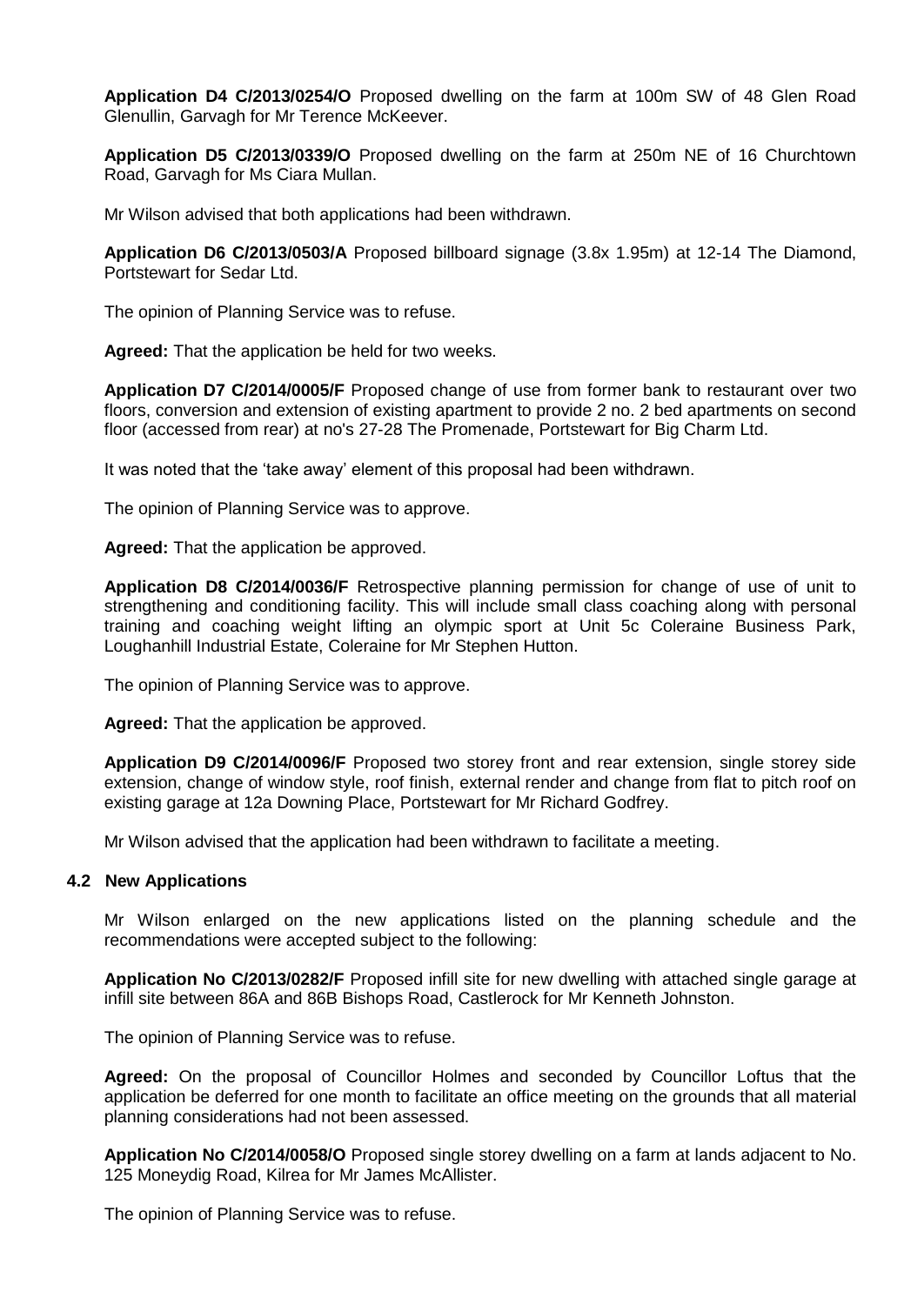**Agreed:** On the proposal of Councillor Holmes and seconded by Councillor Loftus that the application be deferred for one month to facilitate an office meeting on the grounds that all material planning considerations had not been assessed.

**Application No C/2014/0097/F** proposed single wind turbine with a tower height of 37m and a maximum output of 250kw at approximately 505m NW of 20 Churchland Lane, Coleraine for Mr O'Donovan.

The opinion of Planning Service was to refuse.

**Agreed:** On the proposal of Councillor Quigley and seconded by Alderman Hickey that the application be deferred for one month to facilitate an office meeting on the grounds that all material planning considerations had not been assessed.

**Application No C/2014/0111/F** Proposed change of use from private dwelling to 6 self contained apartments at 3 Antrim Gardens, Portrush for Mr and Mrs Christopher Waterson.

The opinion of Planning Service was to refuse.

**Agreed:** On the proposal of Councillor Holmes and seconded by The Mayor that the application be deferred for one month to facilitate an office meeting on the grounds that all material planning considerations had not been assessed.

**Application No C/2014/0188/O** Proposed site for infill dwelling and garage between 59 and 69b Cashel Road, Coleraine for Mr J Holmes.

The opinion of Planning Service was to refuse.

**Agreed:** On the proposal of The Mayor and seconded by Councillor Holmes that the application be deferred for one month to facilitate an office meeting on the grounds that all material planning considerations had not been assessed.

# **5 OFFICE MEETINGS**

It was noted that the Office Meetings would be held on Friday 15 August 2014.

#### **6 GENERAL PLANNING ISSUES**

There were no general planning issues.

# **7 NORTHERN IRELAND ENVIRONMENT AGENCY (NIEA)**

Consideration was given to the report on the NIEA's proposals in relation to buildings of special architectural or historic interest in the Borough.

**Agreed:** On the proposal of Councillor Loftus and seconded by The Mayor to note the proposed delisting of the following properties:

- 4-8 Lime Market Street, Coleraine
- 1,3,5,7,9 and 11 Kingsgate Street, Coleraine

It was further agreed that any member with an interest in the proposed delistings should correspond directly with the NIEA.